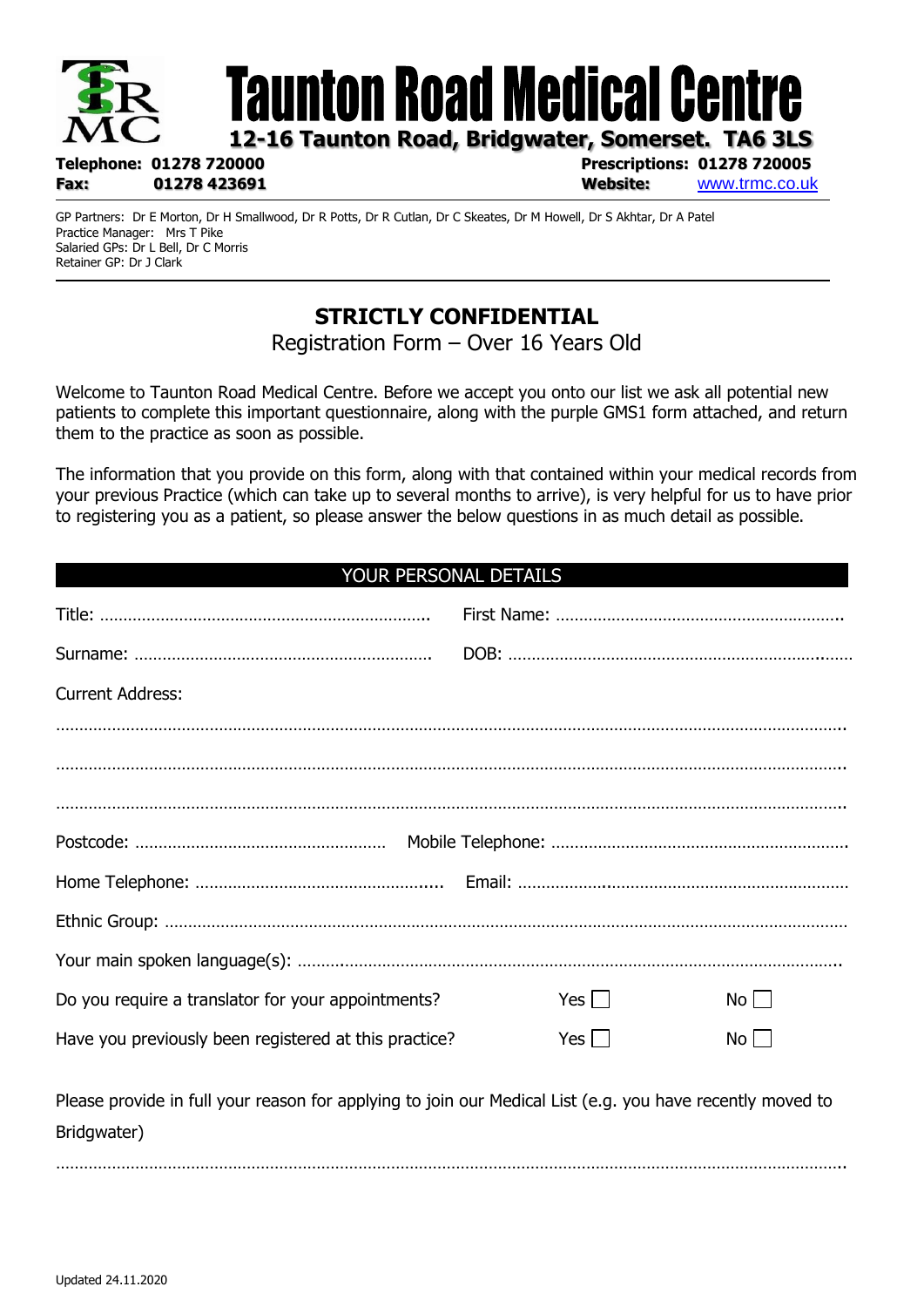|                  | Have you recently been in hospital?  |               |            |                                                   |
|------------------|--------------------------------------|---------------|------------|---------------------------------------------------|
| If yes:          |                                      |               |            |                                                   |
|                  | Have you served in the Armed Forces? |               |            |                                                   |
| If yes:          |                                      |               |            | Which Service:  Enlistment Date:  Discharge Date: |
|                  |                                      | <b>CARING</b> |            |                                                   |
| Are you a carer? |                                      |               | Yes $\Box$ | $No$ $ $                                          |
|                  | If yes, who do you care for:         |               |            |                                                   |
|                  |                                      |               |            |                                                   |
|                  |                                      |               |            |                                                   |
|                  |                                      |               |            |                                                   |
|                  | Do you have a carer?                 |               | Yes $\Box$ | $No$                                              |
|                  | If yes, who is your carer:           |               |            |                                                   |
|                  |                                      |               |            |                                                   |
|                  |                                      |               |            |                                                   |
|                  |                                      |               |            |                                                   |
|                  |                                      |               |            |                                                   |

#### EMERGENCY CONTACT

We would like to record the details of the person that you would like us to contact in the event of a medical emergency; these details will be held on your medical record.

| In case of an emergency, please contact: |                                          |  |  |  |
|------------------------------------------|------------------------------------------|--|--|--|
| Gender: Male/Female                      |                                          |  |  |  |
|                                          |                                          |  |  |  |
|                                          |                                          |  |  |  |
|                                          |                                          |  |  |  |
|                                          | Are they registered here at TRMC: Yes/No |  |  |  |

## **Please note that emergency contact details will remain on your record unless you contact us to request that they are updated or removed.**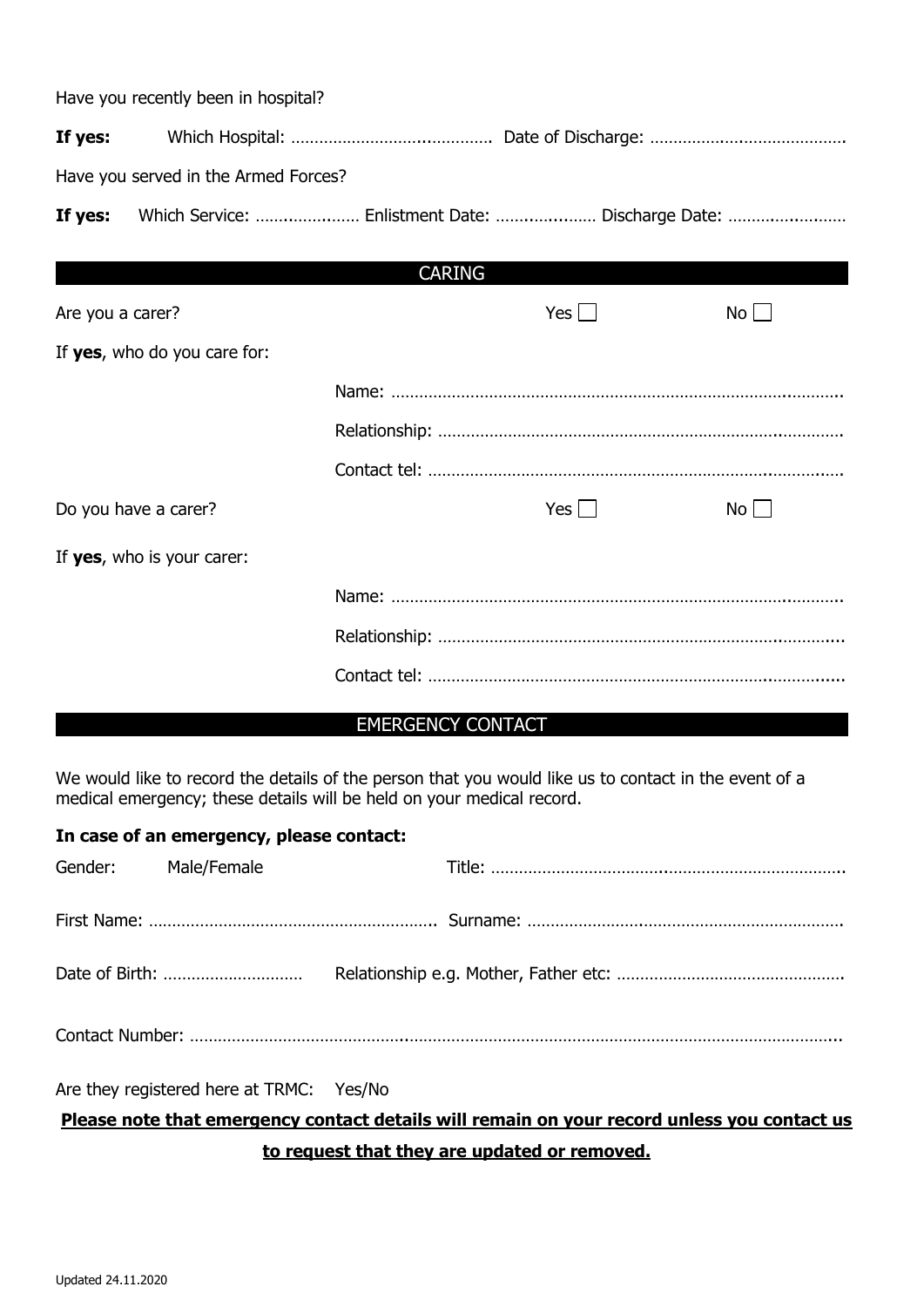#### ACCESSIBLE INFORMATION STANDARD

| Do you have difficulty hearing, or need hearing aids or need to lip-read what people say?  | Yes $\Box$ | No <sub>l</sub>      |
|--------------------------------------------------------------------------------------------|------------|----------------------|
| Do you have difficulty with memory or ability to concentrate, learn or understand?         | Yes L      | No L                 |
| Do you have difficulty speaking or using language to communicate or make your needs known? | Yes $\Box$ | $No$ $\vert$ $\vert$ |

Do you have any special communication requirements/require specific communication support?

| Sign language                   |
|---------------------------------|
| British Sign Language           |
| Tadoma sign language            |
| Lip reading                     |
| Manual or electronic note taker |
| Speech to text reporter         |
| Deafblind intervener            |
| Loop system                     |
| Other:                          |
|                                 |
|                                 |

What is the best way to send you information?

| Telephone |
|-----------|
| Letter    |
| Email     |
| Other:    |
|           |

Do you need a format other than standard print?

| <b>Braille</b>                          |
|-----------------------------------------|
| Easy Read                               |
| Large print e.g. at least 20 point font |
| Other:                                  |
|                                         |

Do you need an assistance of Communication Professional?

| Interpreter for Deafblind People |
|----------------------------------|
| <b>BSL Interpreter</b>           |
| Lip speaker                      |
| Note taker                       |
| Sign Language Translator         |
| Other:                           |
|                                  |

Do you need an advocate? (Someone who will support you to communicate or to express your point of view) ` Yes No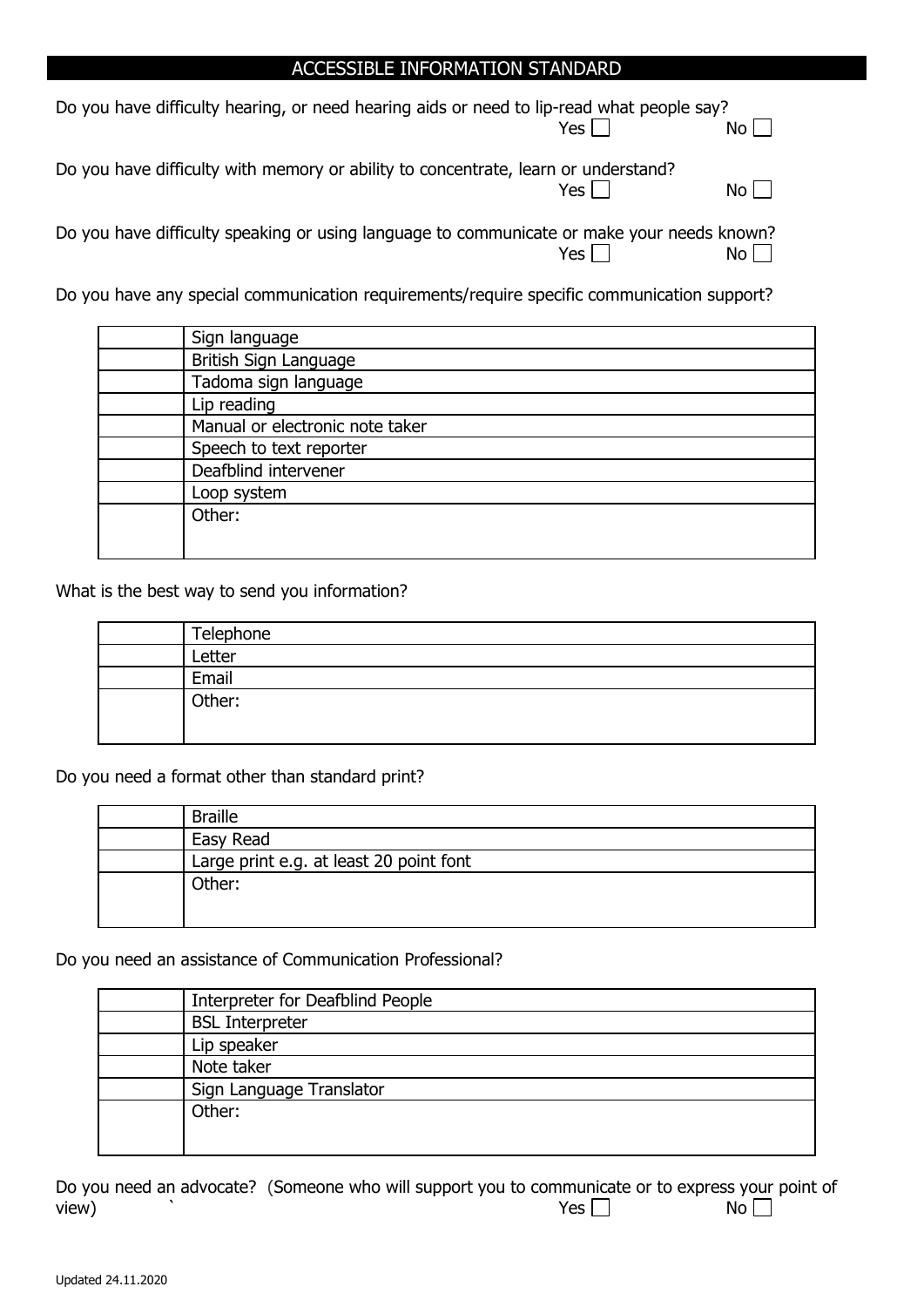| Height:                                                                                      | $cm/ft.$ in                                                                                                                   | Weight:    |                                    | st/kg           |
|----------------------------------------------------------------------------------------------|-------------------------------------------------------------------------------------------------------------------------------|------------|------------------------------------|-----------------|
| Blood Pressure Reading (if you have a home monitor)                                          |                                                                                                                               |            |                                    | <u>/</u> mmHg   |
|                                                                                              |                                                                                                                               |            |                                    |                 |
| <b>Smoking Status:</b>                                                                       |                                                                                                                               |            |                                    |                 |
| Never Smoked                                                                                 |                                                                                                                               |            |                                    |                 |
| <b>Current Smoker</b>                                                                        |                                                                                                                               |            |                                    |                 |
|                                                                                              |                                                                                                                               |            |                                    |                 |
| Ex-Smoker                                                                                    |                                                                                                                               |            |                                    |                 |
| Would you like information on how to stop smoking?                                           |                                                                                                                               |            | $Yes$                              | $No$ $ $        |
|                                                                                              |                                                                                                                               |            |                                    |                 |
| Exercise:<br>I avoid exercise                                                                | Exercise is physically impossible for me<br>I enjoy light exercise<br>I enjoy moderate exercise $\Box$ I enjoy heavy exercise |            |                                    |                 |
|                                                                                              | <b>MEDICAL INFORMATION</b>                                                                                                    |            |                                    |                 |
| <b>Allergies:</b>                                                                            |                                                                                                                               |            |                                    |                 |
| Do you have an allergy?                                                                      |                                                                                                                               |            | $Yes \mid \mid$                    | No <sub>1</sub> |
|                                                                                              |                                                                                                                               |            |                                    |                 |
| Please describe the allergic reaction you have to this substance:                            |                                                                                                                               |            |                                    |                 |
|                                                                                              |                                                                                                                               |            |                                    |                 |
|                                                                                              |                                                                                                                               |            |                                    |                 |
| <b>Medical History:</b><br>Do you suffer from any of the following conditions? (Please tick) |                                                                                                                               |            |                                    |                 |
|                                                                                              |                                                                                                                               |            |                                    |                 |
| <b>Coronary Heart Disease</b><br><b>Heart Failure</b>                                        |                                                                                                                               | Cancer     |                                    |                 |
| <b>Atrial Fibrillation</b>                                                                   |                                                                                                                               | Depression | On-going Mental Health Problems    |                 |
| <b>Diabetes</b>                                                                              |                                                                                                                               | Dementia   |                                    |                 |
| <b>COPD or Chronic Chest Problems</b>                                                        |                                                                                                                               |            | Have you ever had a stroke?        |                 |
| Asthma                                                                                       |                                                                                                                               |            | Hypertension (High Blood Pressure) |                 |
| <b>Chronic Kidney Disease</b>                                                                |                                                                                                                               |            | <b>High Cholesterol</b>            |                 |
| <b>Thyroid Problems</b>                                                                      |                                                                                                                               | Obesity    |                                    |                 |
| Epilepsy                                                                                     |                                                                                                                               |            | Are you terminally ill?            |                 |
| Please list any other conditions you have:                                                   |                                                                                                                               |            |                                    |                 |
|                                                                                              |                                                                                                                               |            |                                    |                 |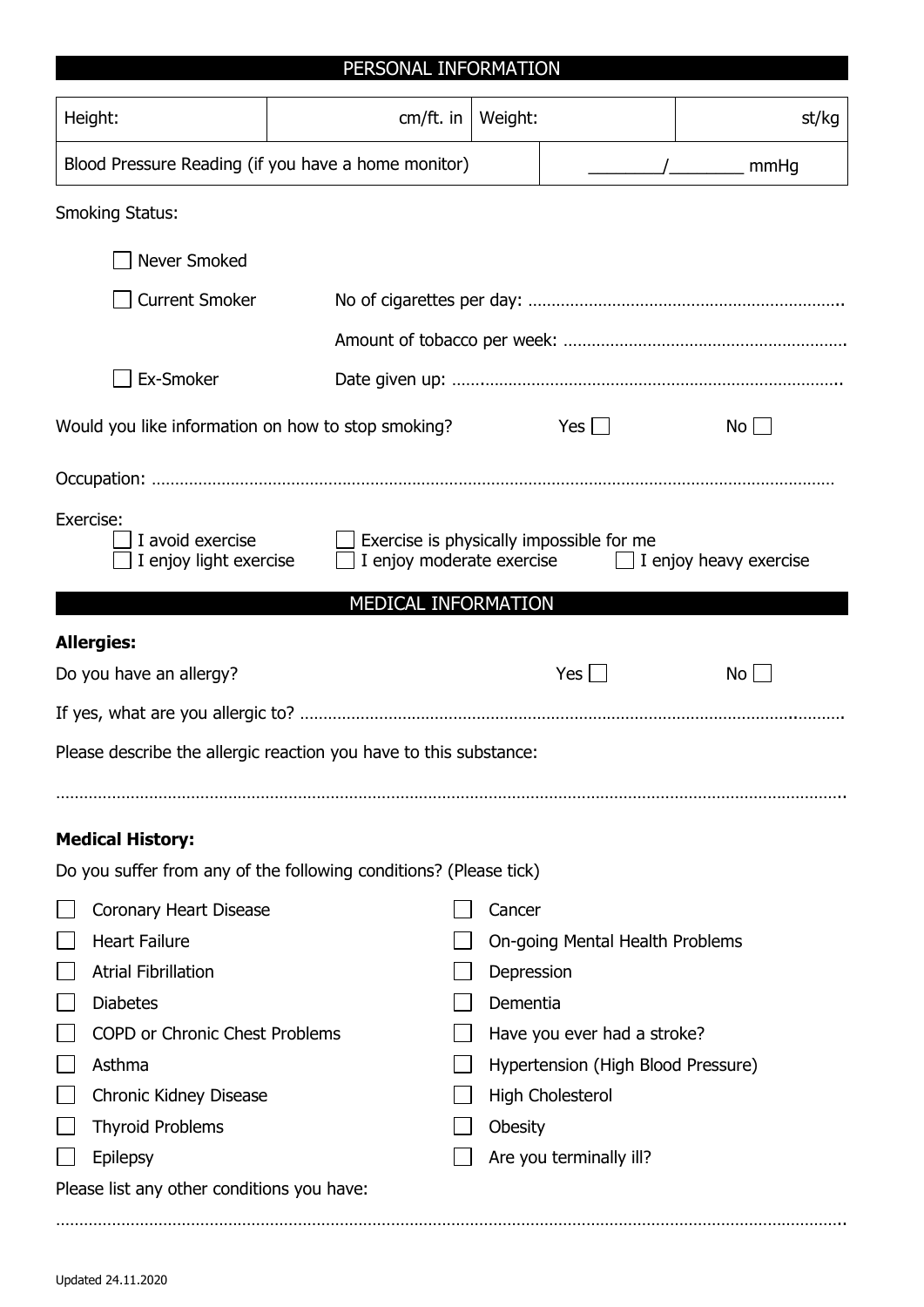|   |                                        | FAMILY MEDICAL HISTORY (i.e. parents, siblings, grandparents, uncles & aunts) |                   |  |
|---|----------------------------------------|-------------------------------------------------------------------------------|-------------------|--|
|   |                                        | Has a family member had a heart attack or heart problems BELOW age 60?        | $Yes$  <br>No l   |  |
|   |                                        |                                                                               |                   |  |
|   |                                        | Has a family member had a stroke BELOW age 60?                                | $Yes$    <br>No l |  |
|   |                                        |                                                                               |                   |  |
|   | Has a family member had the following? |                                                                               |                   |  |
| O | High Cholesterol                       | If so, which family member?                                                   |                   |  |
| O | Glaucoma                               | If so, which family member?                                                   |                   |  |
| O | <b>Bowel Cancer</b>                    | If so, which family member?                                                   |                   |  |
| O | <b>Breast Cancer</b>                   | If so, which family member?                                                   |                   |  |
| O | <b>Diabetes</b>                        | If so, which family member?                                                   |                   |  |

#### SEXUAL HEALTH

If you are aged 16-24 and have ever had sexual intercourse, you should be screened for the infection Chlamydia. Many people have the infection but have no symptoms but as it can cause infertility it is important to get screened and then treated if you have the infection. Self-test packs are available from reception and in the patient toilets.

#### **Local Sexual Health Services:**

Somerset-Wide Integrated Sexual Health Service (SWISH):

Telephone: 0300 124 5010 Website: www.swishservices.co.uk

#### **Women Only:**

| Result of last cervical smear: |                   |  |
|--------------------------------|-------------------|--|
| <b>Negative</b><br>Inadequate  | Abnormal<br>Other |  |
|                                |                   |  |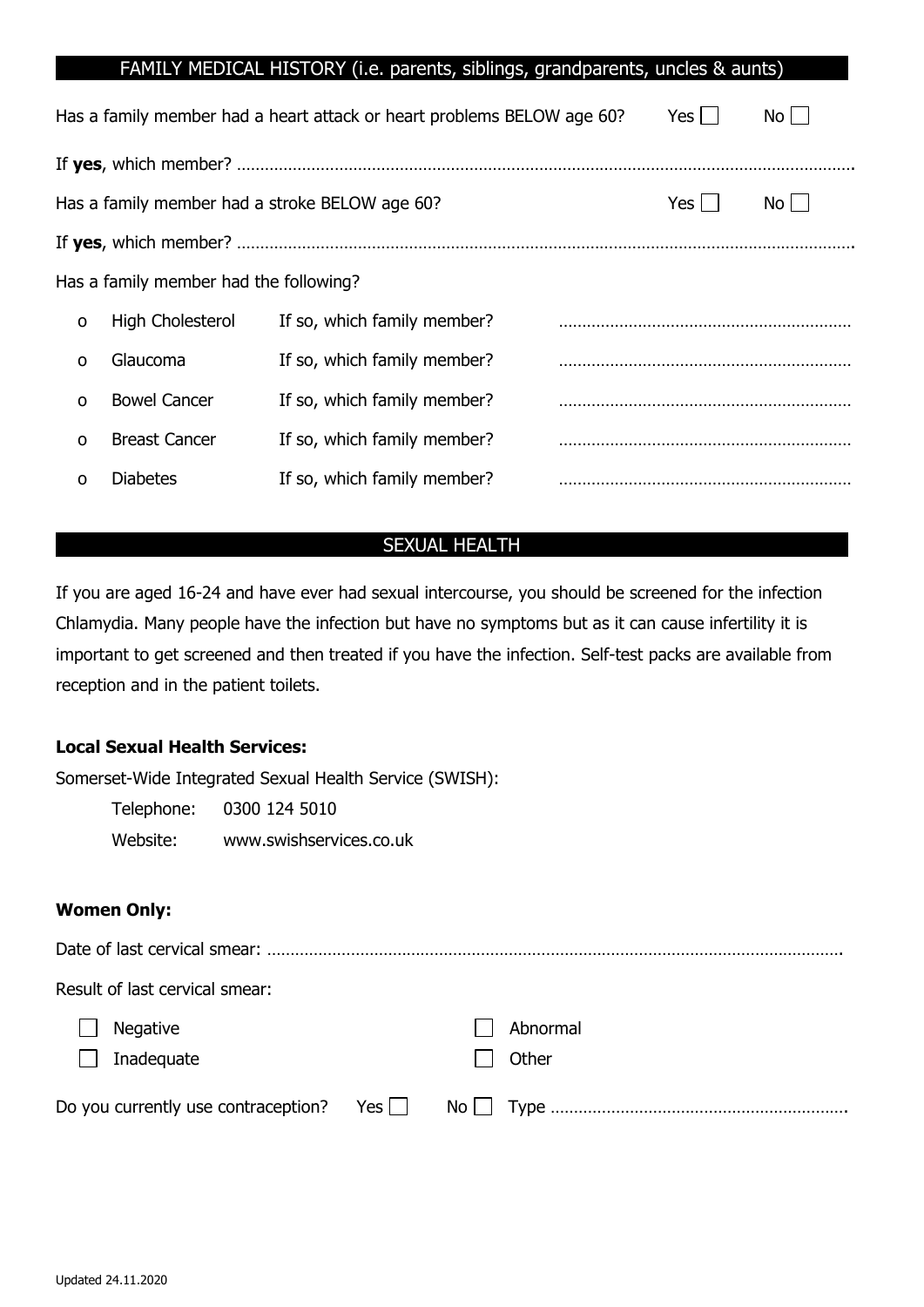#### MEDICATION

#### **Current Medication:**

| Do you take any over the counter medicine $-$ like aspirin $-$ regularly? | $Yes \Box \qquad No \Box$ |  |
|---------------------------------------------------------------------------|---------------------------|--|
|---------------------------------------------------------------------------|---------------------------|--|

If so, what do you take? ………………………………………………………………………………………………………………….

If you are on medications please attach your prescription counterfoil to this form or list your medication below:

| <b>Drug Name</b> | <b>Dose</b> | Number per day |
|------------------|-------------|----------------|
|                  |             |                |
|                  |             |                |
|                  |             |                |
|                  |             |                |
|                  |             |                |
|                  |             |                |

If you are on repeat prescription and would like these to be sent directly to a pharmacy please select your pharmacy below:

#### **I HEREBY AUTHORISE THE FOLLOWING PHARMACY TO COLLECT MY PRESCRIPTIONS FROM TAUNTON ROAD MEDICAL CENTRE**

Please tick **ONLY ONE BOX**, as appropriate:

| <b>ASDA BRIDGWATER</b>        | <b>LLOYDS REDGATE</b>      |  |
|-------------------------------|----------------------------|--|
| <b>BOOTS</b>                  | LLOYDS SAINSBURYS          |  |
| <b>CRANLEIGH GARDENS</b>      | <b>LLOYDS TAUNTON ROAD</b> |  |
| <b>JHOOTS SOMERSET BRIDGE</b> | ROWLANDS, QUAYSIDE         |  |
| <b>JHOOTS VICTORIA PARK</b>   | <b>SUPERDRUG</b>           |  |
| <b>LLOYDS NORTH PETHERTON</b> | STOCKMOOR PHARMACY         |  |

Upon completion and processing of this form, all of your prescriptions will be automatically sent to the pharmacy as indicated above, unless you are informed otherwise. If you would like to change your pharmacy preference at any time you will need to complete another form.

#### ONLINE SERVICES

We offer some online services. You can now order any repeat medication online 24 hours a day and 7 days a week. This reduces errors and also avoids calling the busy prescription line. You can also view parts of your medical record (currently medications and allergies), as well as book and cancel appointments. If you would like these services once registered, please complete the next page and provide photographic ID when returning this registration form. This service is only available for patients over the age of 16.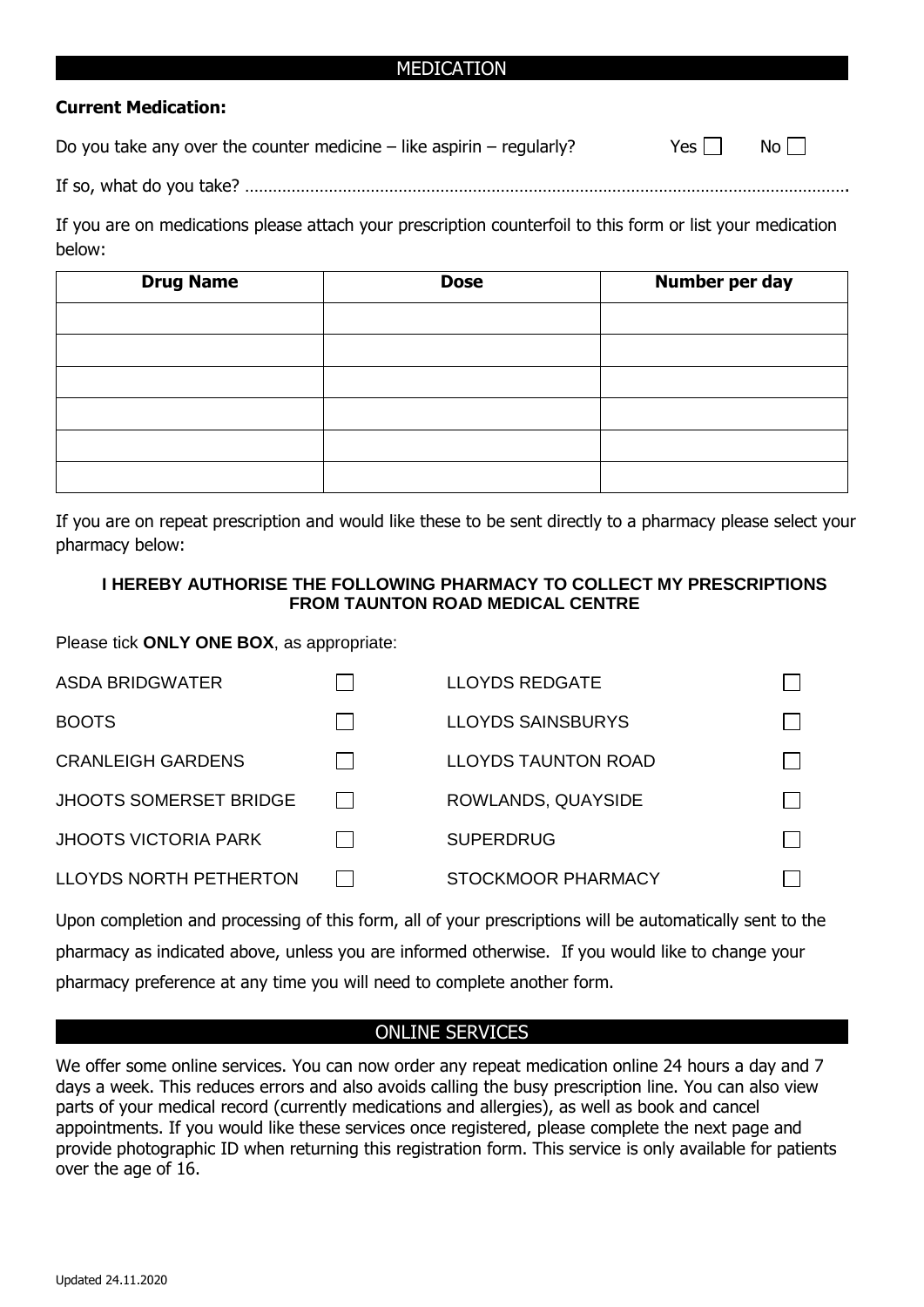

# unton Road Medical **I Cel**

# **12 Taunton Road, Bridgwater, Somerset. TA6 3LS**

**Website:** [www.trmc.co.uk](http://www.trmc.co.uk/)

GP Partners: Dr E Morton, Dr H Smallwood, Dr R Potts, Dr K Speller, Dr R Cutlan, Dr C Skeates, Dr M Howell, Dr S Akhtar, Dr A Patel Practice Manager: Mrs T Pike Salaried GPs: Dr L Bell, Dr C Morris, Dr J Clark

# PATIENT ACCESS REQUEST FORM

Patient Access is an easy way of requesting repeat prescriptions, booking appointments, checking to see when your next appointment is, accessing self-referrals and much more. You can request a prescription via eConsult or the NHS App, but Patient Access does not require you to complete a form every time you request a repeat prescription.

If you would like us to issue your login details, please complete the form below and email it to [supervisor.trmc@nhs.net.](mailto:supervisor.trmc@nhs.net) You will then be contacted by a member of the Reception Team when you patient access information is ready for collection from the surgery. For security reasons you will need to collect your login details with photographic identification.

#### **Please print clearly:**

| First Name    | Surname<br><u> 1989 - Johann John Stone, markin film yn y sefydlu yn y sy'n ganllan y gwysiau yn y gynnwys y gynnwys y gynnw</u> |
|---------------|----------------------------------------------------------------------------------------------------------------------------------|
| Date of Birth |                                                                                                                                  |
| Address       |                                                                                                                                  |
| Postcode      |                                                                                                                                  |
| Mobile Number | Email address:                                                                                                                   |

I confirm that I am consenting for Taunton Road Medical Centre to issue me my login details for Patient Access. I am fully aware that it is my responsibility to ensure that I keep this information secure and I understand that failing to do so may result in others being able to access my details online.

| Signature       |                                                                                                                                 | Date |
|-----------------|---------------------------------------------------------------------------------------------------------------------------------|------|
| For office use: |                                                                                                                                 |      |
|                 | Online access set up and details printed<br>Online access pack issued<br>Patient is aware their information is ready to collect |      |
| Date:           | Initials:                                                                                                                       |      |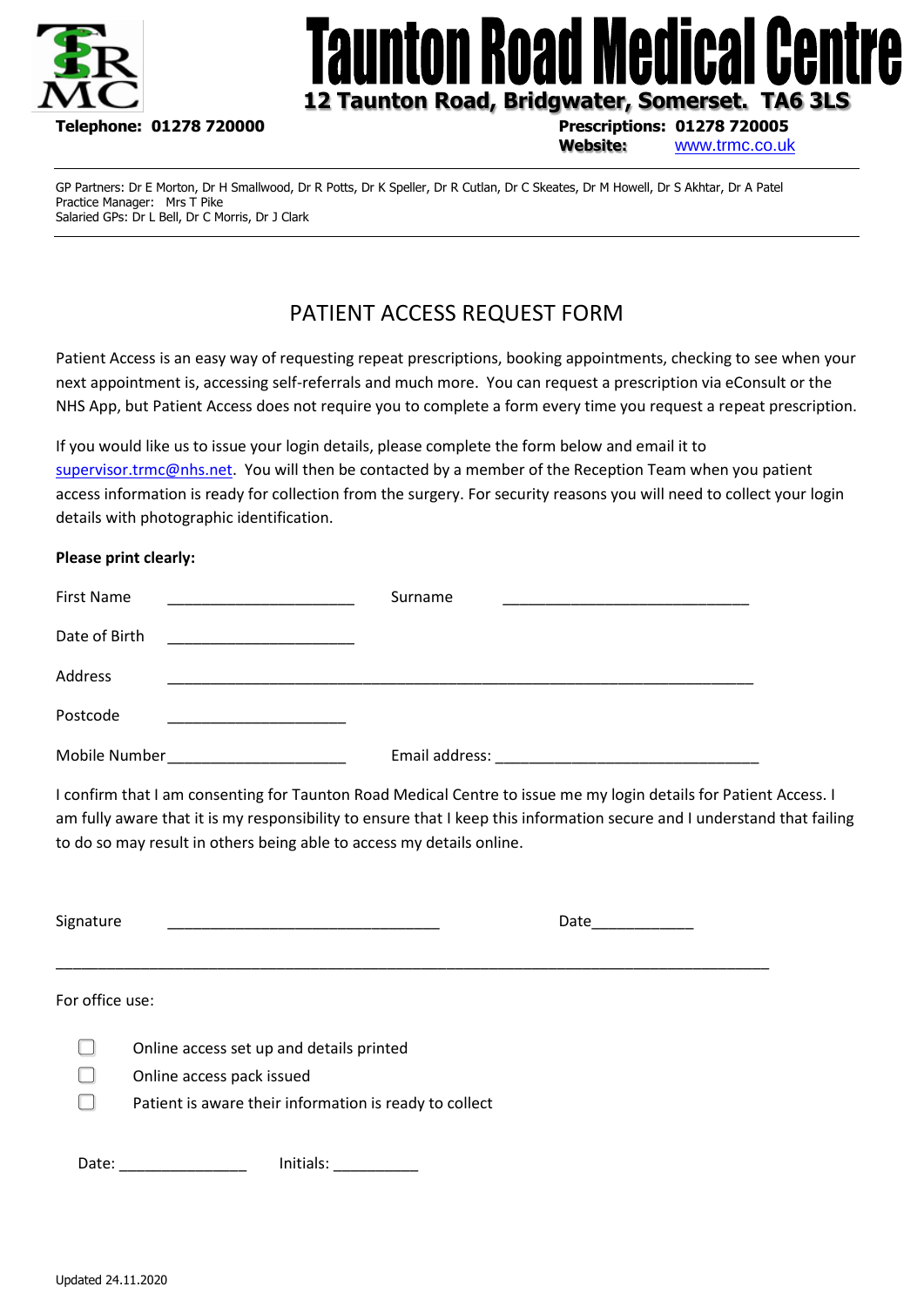#### TEXT MESSAGING

If you would like to sign up to receive text messages from the practice, please complete the section below.

I confirm that I am consenting for Taunton Road Medical Centre to send me text messages. I am fully aware that it is my responsibility to ensure that if I change my mobile number I inform the practice straight away.

I understand that failing to do so may result in a breach of patient confidentiality. I understand that this consent will be added to my medical records.